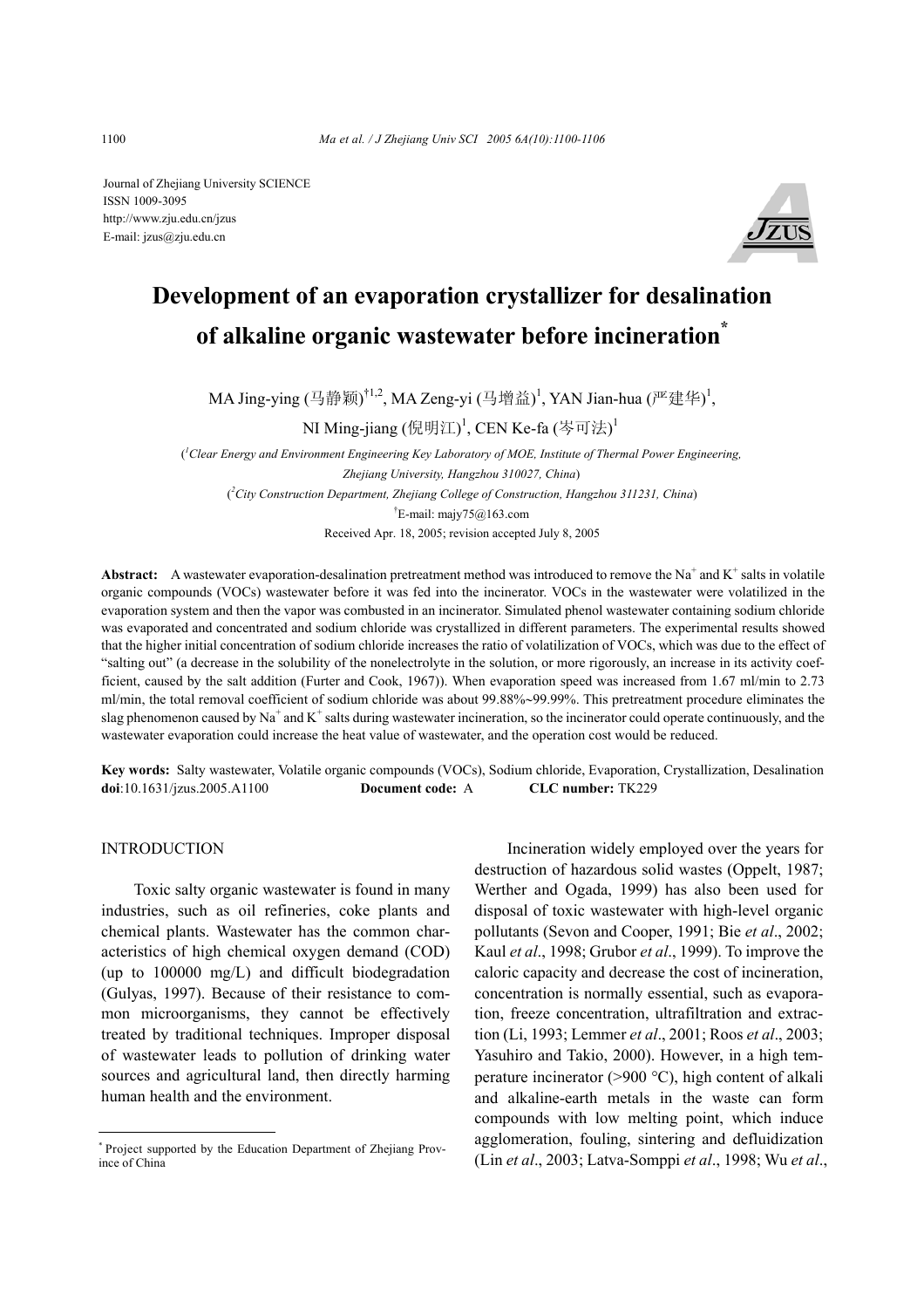1999; Arvekakis *et al*., 2001). The technique of adding additives to raise the melting point of ash (Bie *et al*., 2002) was put forward, but universal additives for all alkali and alkaline-earth metal salts have not been found. Controlling temperature below the melting point of these inorganic salts can avoid bed sintering (Grubor *et al*., 1999), but incineration at low temperature can lead to deficient decomposing of organic compounds. Removal of inorganic materials is another method to solve the problems (Kaul *et al*., 1998; Arvekakis *et al*., 2001). Kaul *et al*.(1998) used a four-effect forced circulation evaporator as a pretreatment method. Sodium sulphate was crystallized and condensed wastewater was incinerated. Nevertheless, efficiency of desalination and its effect on incineration was not researched in their study. The objective of our group was to study the desalination efficiency of evaporation and its effect on incineration during treatment of salty wastewater.

Evaporation crystallization is a well-known separation and desalination process that utilizes different volatility of every material (Hisham and Ettouney, 1999). As shown in Fig.1, a new wastewater incineration system with evaporation-desalination pretreatment equipment was put forward to treat salty wastewater in our group. VOCs can be volatilized into steam as the wastewater is heated. The water vapor with VOCs is fed into the incinerator, where VOCs transform into  $CO<sub>2</sub>$  and  $H<sub>2</sub>O$  with high temperature combustion. With water vaporizing, the



**Fig.1 The schematic of wastewater incineration system with evaporation desalination equipment. 1: Wastewater tank; 2: Pump; 3: 1st effect evaporator; 4: Wastewater vapour outlet; 5: Wastewater inlet; 6: Steam inlet; 7: Steam outlet; 8: Wastewater outlet; 9: 2nd effect evaporator; 10: Wastewater vapour outlet; 11: Wastewater inlet; 12: Steam inlet; 13: Steam outlet; 14: Wastewater outlet; 15: 3rd effect evaporating crystallizer; 16: Wastewater vapour outlet; 17: Wastewater inlet; 18: Steam inlet; 19: Condensed water outlet; 20: Crystallized salts exit; 21: Steam outlet; 22: Incinerator; 23: Waste heat oiler**

concentration of dissolved inorganic salts, such as sulphate and chloride of alkali and alkaline-earth metals increase and then begin to crystallize. Remnant water is recirculated to the wastewater tank. This system can be used for incineration of salty wastewater with high concentration of volatile organic compounds.

There are some innovative points in this system. Firstly, wastewater vapour (4, 10, 16) produced in evaporator is directly fed into incinerator (22) instead of the next evaporator (9, 15). Secondly, evaporation residue (19) is recycled into the wastewater tank instead of the incinerator. Thirdly, quantity of heat is reutilized by waste heat boiler (23) in evaporation of wastewater. As a result, many advantages can be achieved using this incineration system with evaporation crystallizer. The removal of inorganic salts from wastewater can solve the problem of agglomeration, fouling and sintering, and then, incineration of the wastewater without these salts can operation continuously. Additionally, evaporation increases the heat value of waste fed into incinerator. The heating resource of wastewater evaporation comes from the furnace's waste heat boiler. The heating steam can pass through the multi-effects evaporator out of the heat pipe, and the wastewater's vaporization occurs in the heat pipe.

Evaporation could be affected by some parameters, such as initial content of salts, original concentration of organic compounds and evaporation velocity. Therefore, the influence of operation parameters was studied in this paper, and the efficiency of desalination and volatilization of organic components during vaporization process were analyzed mainly.

### EXPERIMENTAL SET-UP AND ANALYSIS METHOD

Phenol was chosen as a model organic pollutant because it is found in many industries, such as refineries, coke plants, paper and pulp industries and chemical plants and has been found to accelerate tumor formation, cancer and mutation (Namasivayam and Kavitha, 2004). Sodium chloride was dissolved in phenol solution to simulate the wastewater. All simulated wastewater were prepared from analyti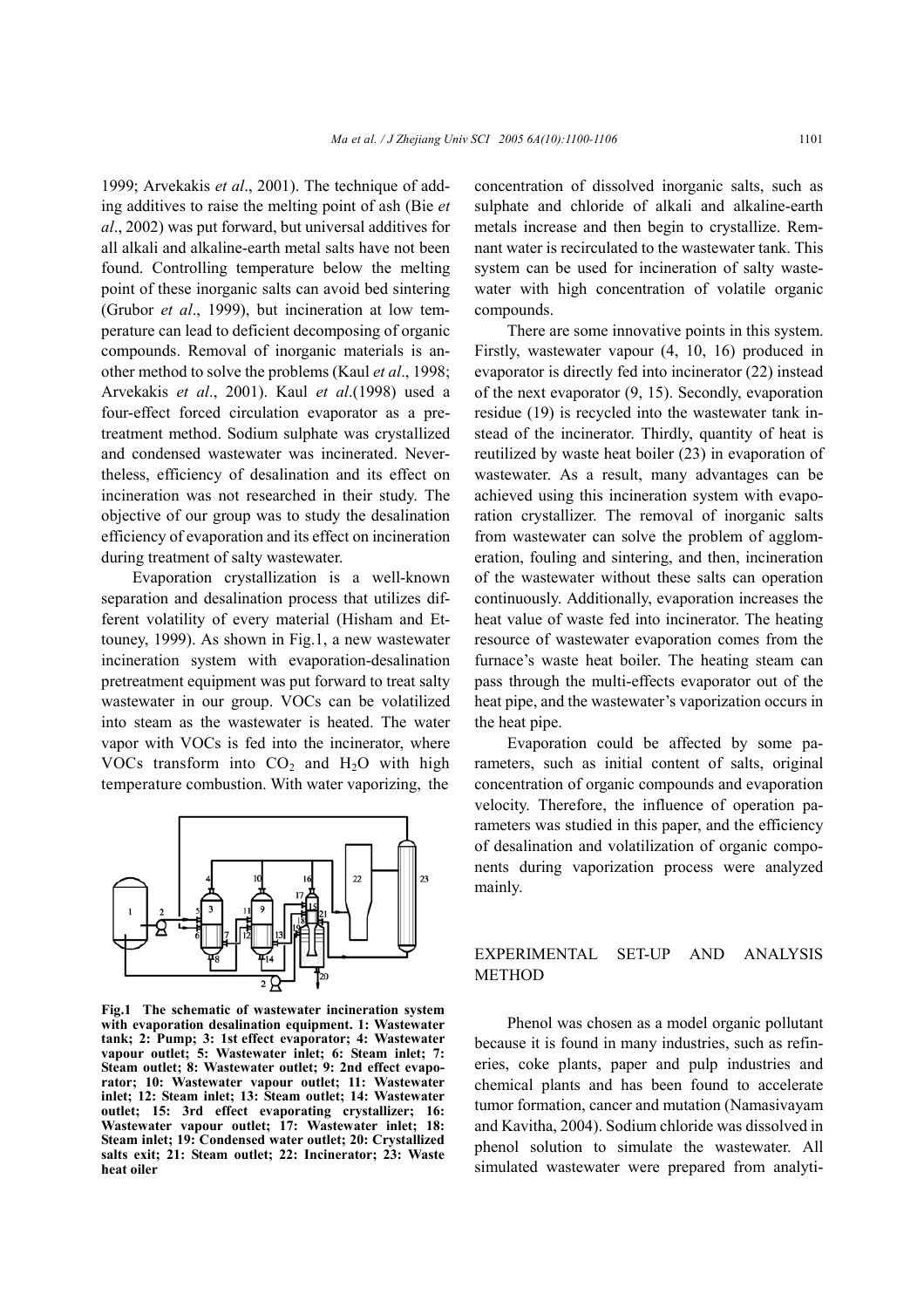cal-reagent grade chemicals, provided by Shanghai Reagent Co., China, in deionized water.

The pilot scale evaporator is shown in Fig.2. To simplify the experimental system, the wastewater was heated by an electric heater. The steam evaporated from wastewater was cooled by a water condenser. Six condensates with equal volume were collected sequentially. Evaporation residue was filtered in nutsch filter to remove crystallized salts.



**Fig.2 Sketch of the pilot evaporation desalination system**

The concentration of  $Na<sup>+</sup>$  and phenol in each condensate and the filtrate can illustrate the efficiency of desalination and volatilization in different time and different condition. The concentration of  $Na<sup>+</sup>$  in the condensates or the filtrate of the residue was analyzed by ion chromatography (DX-120, Dionex) equipped with an IonPac CS12A column (Dionex) and a 4 mm CSRS-ULTRA suppressor (Dionex). The eluent was 20 mmol/L methanesulfonic acid. The value of COD, instead of phenol concentration was used to denote the total concentration of organic compounds in the condensate and the filtrate considering phenol is oxidable during evaporation. The COD value of the original wastewater, the condensates and the filtrate was measured by a COD measurement system (Model5B-3, Lianhua Environmental Protection Ltd., Lanzhou). The temperature of the wastewater and the steam in the heat exchanger was measured with thermometer.

The ratio of volatilization of organic compounds in each condensate  $(\eta_{ci})$  is defined below:

$$
\eta_{ci} = \frac{C_i \times V_i}{C_0 \times V_0} \times 100\%,\tag{1}
$$

where  $C_0$  is the original COD of the simulated wastewater;  $C_i$  ( $i=1, 2, ..., 6$ ) is the COD value of the sequential condensate,  $i$  is number of condensate;  $C_7$ is the COD value of the filtrate of the residue;  $V_0$  is the volume of the original wastewater;  $V_i$  ( $i=1, 2, ..., 6$ ) is the volume of the condensate and  $V_7$  is the volume of the filtrate. Therefore,  $\eta_{ci}$  represents the ratio of volatilization of organic components in different time.

The total efficiency Na removal  $\eta_s$  is defined below:

$$
\eta_{s} = \frac{[\text{Na}^{+}]_{0}V_{0} - \sum_{i=1}^{6} ([\text{Na}^{+}]_{i}V_{i})}{[\text{Na}^{+}]_{0}V_{0}} \times 100\%, \qquad (2)
$$

where  $[Na^+]_0$  denotes the Na<sup>+</sup> concentration of the original simulated wastewater,  $[Na^+]_i$  (*i*=1, 2, …, 6) denotes the Na<sup>+</sup> concentration of the condensate. The average evaporation velocity is defined as the total quantity of the steam divided by evaporation time. The rate of vaporization is defined as the volume of the initial wastewater divided by the volume of steam.

#### RESULTS AND DISCUSSION

## **Phenol volatilization and desalination result of evaporation method**

Twenty g phenol and 10 g sodium chloride were dissolved in deionized water to produce 1 L simulated wastewater. The COD value of the original wastewater was 47670 mg/L, which fits the theoretical value. The content of Na<sup>+</sup> cation was 4090 mg/L, which is close to the calculated value. Three-hundred and fifteen ml wastewater was vaporized, with the final residue being about 10 ml. Evaporation velocity was about 1.67 ml/min.

As shown in Fig.3, the ratio of volatilization of organic compounds in the former condensate is higher than that in the latter.  $\eta_{c1}$  and  $\eta_{c2}$  is 23.89% and 21.09%, while  $\eta_{c5}$  and  $\eta_{c6}$  is 8.28% and 2.53% respectively. The results are due to the fact that phenol is a highly volatile organic compound. At the same time, a small quantity of organic compounds, 2.13%,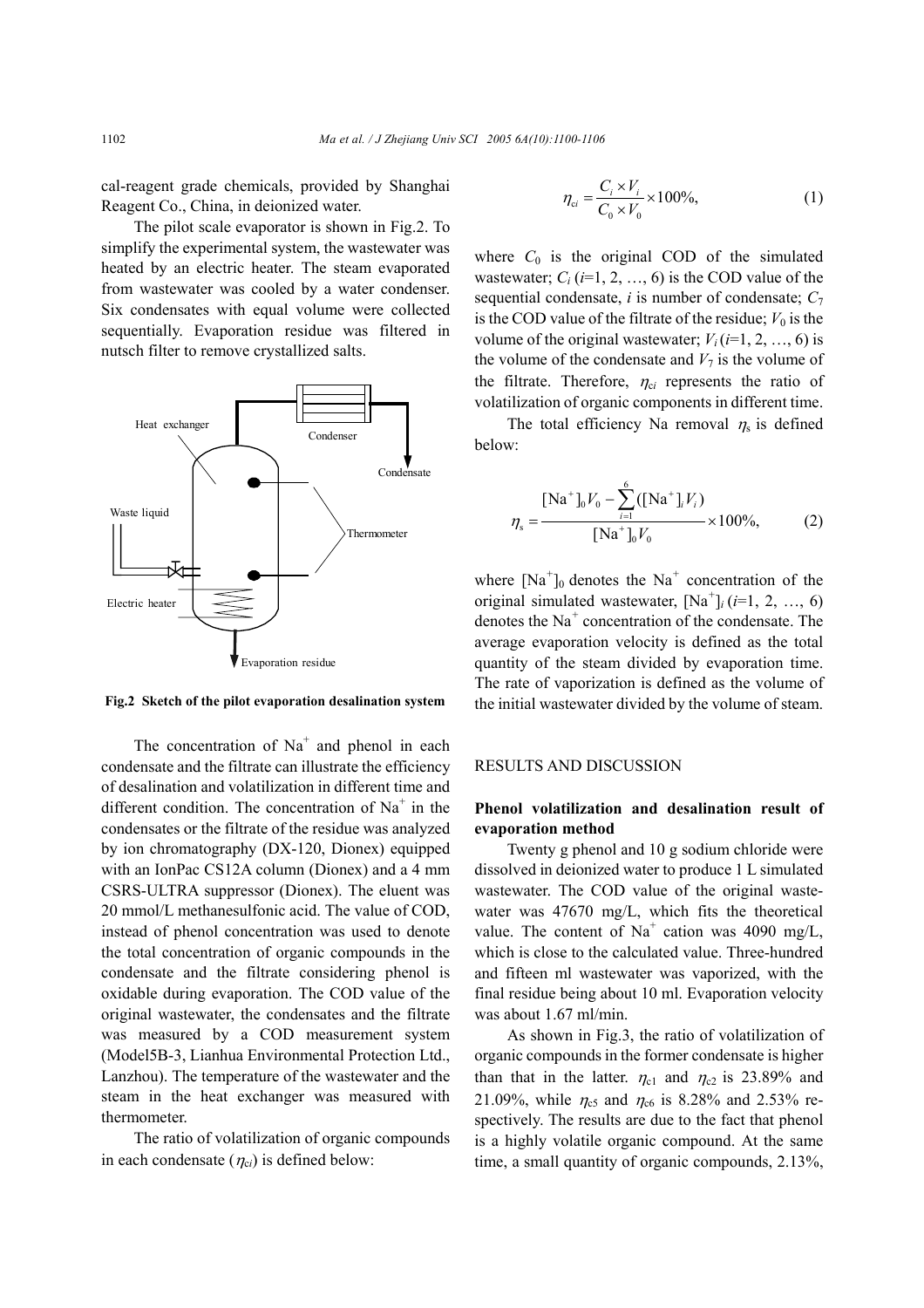remained in the filtrate. The total ratio of volatilization of organic materials reached 97.66%.



Table 1 shows that the concentration of sodium cation of each condensate is minimal in  $10^{-6}$ , although the value increases slightly in Condensates 5 and 6. The concentration of sodium in the filtrate reaches saturation and some sodium chloride is crystallized. In this evaporation-incineration system, steam is fed into the incinerator and the filtrate is recycled into the evaporator. So, according to Eq.(2), the total efficiency of Na removal for the steam is 99.97%.

| The solution | Volume (ml)    | $[Na^+]$ <sub>i</sub> $(mg/L)$ | $\eta_{s}$ (%) |
|--------------|----------------|--------------------------------|----------------|
| Condensate 1 | 50             | 0.8461                         |                |
| Condensate 2 | 50             | 0.8721                         |                |
| Condensate 3 | 50             | 0.7990                         | 99.97          |
| Condensate 4 | 50             | 0.9292                         |                |
| Condensate 5 | 50             | 1.6451                         |                |
| Condensate 6 | 50             | 3.6480                         |                |
| Filtrate     | $10$ (approx.) | 10760                          |                |

**Table 1 The Na<sup>+</sup> desalination efficiency**

The above results indicate that the simulated phenol wastewater containing sodium chloride can be desalinated and that organic materials can volatilize with water. Meanwhile, most of organic compounds volatilize when the rate of vaporization reaches 60%.

## **Effect of initial content of sodium chloride on evaporation process**

It was reported that dissolved salts in general tended to enrich the vapour in the component of lower dielectric constant (Furter and Cook, 1967). At the same time, the magnitude of "salting out" depends on the amount of salt presented in solution (Furter, 1993). Fig.4 shows that the initial content of sodium chloride affects evidently the volatilization of phenol, which accords with the theory of salt effect. When the rate of vaporization is 15%, the ratio of volatilization of organic components is increased from 31.75% to 39.82% as the initial content of sodium chloride is increased from 20 g/L to 50 g/L, and the ratio of volatilization is increased from 39.82% to 40.55% as the initial content of sodium chloride is increased from 50 g/L to 70 g/L. The phenomena indicate that the relative volatility increases with increase of the content of sodium chloride, and that the enhancement is weakened when the initial content of sodium chloride exceeds 50 g/L.



**Fig.4 The effect of the initial content of NaCl yield phenol volatilization. The initial concentration of phenol=20 g/L, evaporation velocity=1.67 ml/min** 

Sodium chloride, being nonvolatile, remains mostly in the residue wastewater. A low quantity of sodium chloride in gas phase comes from mechanical and selective schlepp of vapour (Feng and Shen, 1992). Fig.5 shows that the efficiency of removal of sodium chloride is above 99.9% in spite of its initial concentration. When the initial content of sodium chloride exceeds 30 g/L,  $\eta_s$  is 99.99%. Increasing the initial content of sodium chloride can improve the effect of desalination, which indicates that inorganic salts can be crystallized and removed effectively from wastewater containing high concentration of sodium chloride.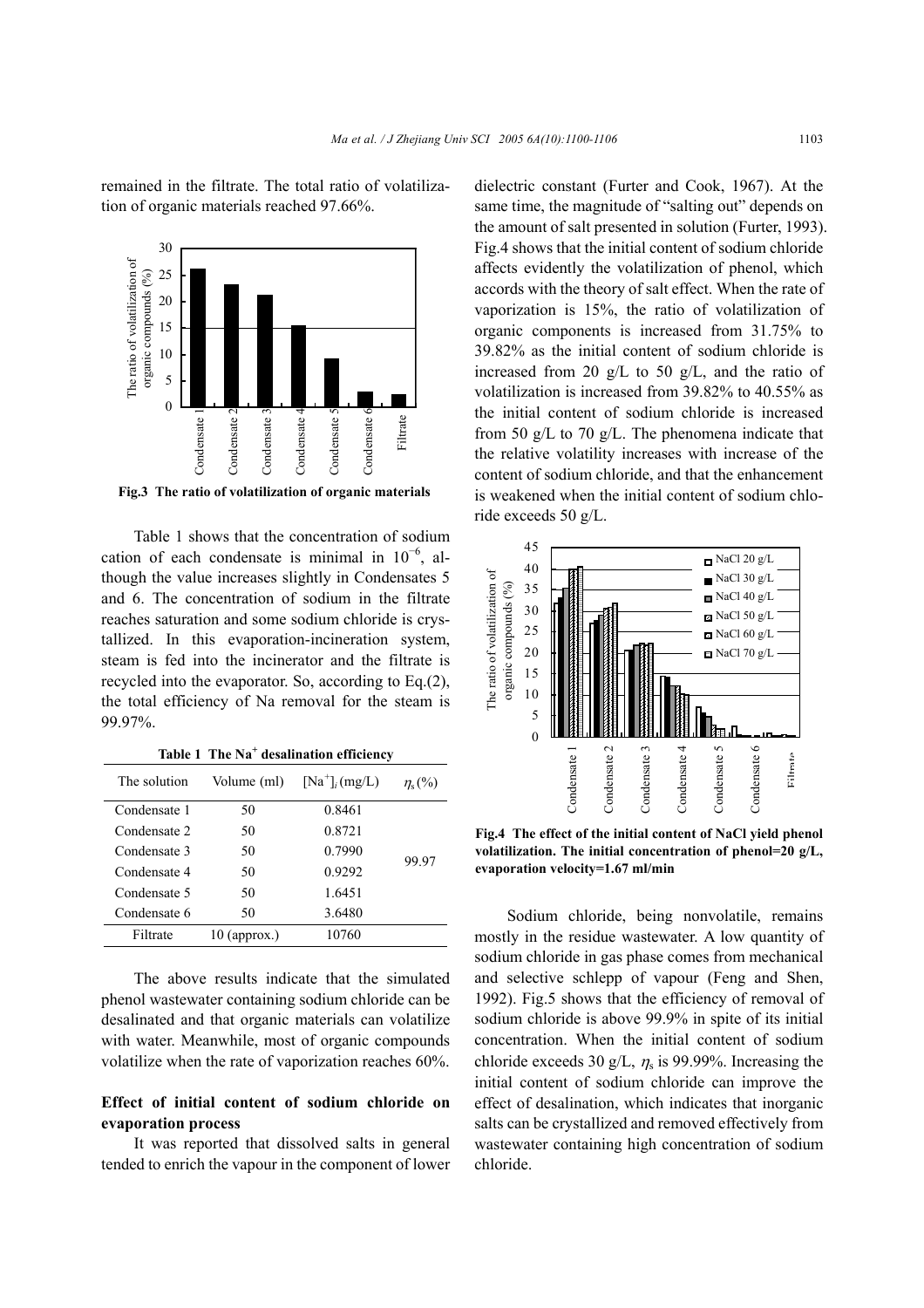

**Fig.5 The effect of the initial content of NaCl yield desalination. The initial concentration of phenol=20 g/L, evaporation velocity=1.67 ml/min**

## **Effect of initial content of phenol on the evaporation process**

As shown in Fig.6, the ratio of volatilization of organic compounds increases when the initial content of phenol is increased from 10  $g/L$  to 20  $g/L$ , and that the relative volatility decreased when the content exceeds 20 g/L. However, all total ratios of volatilization of organic compounds are larger than 99.3% no matter what the initial concentration of phenol is. Nearly all of the volatile organic components can be evaporated and then incinerated. It indicates that more absolute VOCs removal will be achieved at higher initial phenol concentration.



**Fig.6 The effect of the initial content of phenol on volatilization. The initial content of NaCl=50 g/L, evaporation velocity=1.67 ml/min** 

Table 2 shows that  $\eta_s$  is almost not influenced by the initial concentration of phenol. It is concluded that a spot of salts in the steam, as a result of mechanical and selective schlepp of vapour is inevitable.

**Table 2 The effect of the initial concentration of phenol on**  the desalination coefficient of  $Na^+$  ( $[Na^+]_0$  is 19658 mg/L, **evaporation velocity=1.67 ml/min)** 

| The initial content of phenol $(g/L)$ | $\eta_{\rm s}$ (%) |
|---------------------------------------|--------------------|
| 10                                    | 99.98              |
| 15                                    | 99.98              |
| 20                                    | 99.99              |
| 25                                    | 99.99              |
| 30                                    | 99.99              |

#### **Effect of evaporation velocity on evaporation process**

Evaporation velocity was increased by increasing heating power. Fig.7 shows that  $\eta_{ci}$  is affected distinctly by evaporation velocity when the rate of evaporation is lower than 30%.  $\eta_{c1}$  and  $\eta_{c2}$  decrease at first and then increase when evaporation velocity is increased from 1.67 ml/min to 2.3 ml/min and to 2.73 ml/min. Such results in the volatilization ratio of organic compounds should be possibly attributed to mutual actions: phenol is oxidized into other materials, such as 1,4-benzonquinone, which have different volatility and lower COD. However, the ratio of volatilization differs very little at different velocity when the rate of evaporation is higher than 30%. At the same time, all total ratios of volatilization of organic compounds are larger than 99.9%.



**Fig.7 The effect of evaporation velocity on volatilization. The initial concentration of phenol=20 g/L, the initial content of NaCl=50 g/L**

Fig.8 shows that the efficiency of desalination decreases from 99.99% to 99.88% with evaporation velocity increasing from 1.67 ml/min to 2.73 ml/min. Such results show the enhancement of mechanical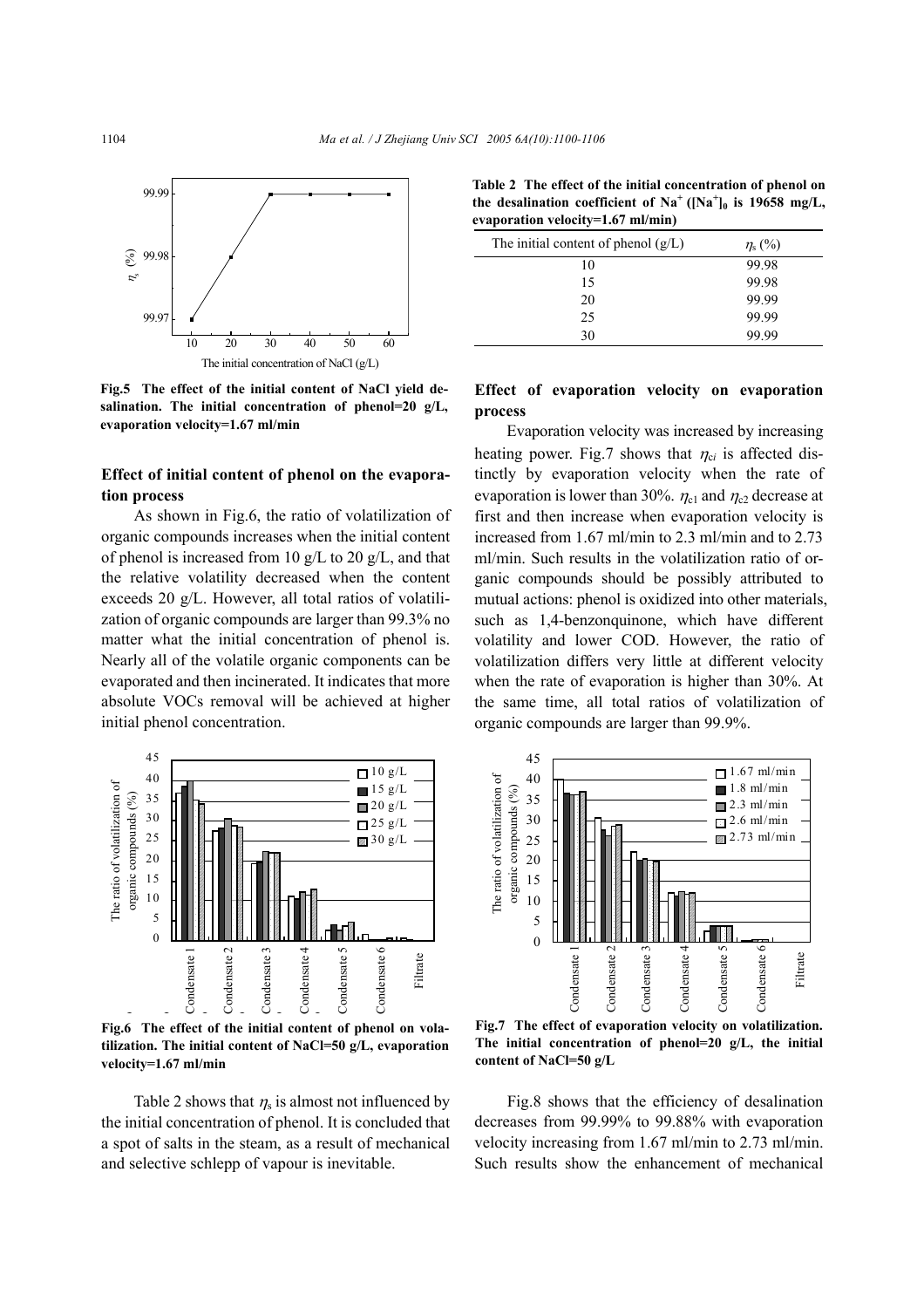and selective schlepp of vapour at higher evaporation speed. However, sodium chloride in Condensates 1, 2, 3 and 4 is still in very trace amount and the increase of mechanical and selective schlepp of vapour appeared in Condensates 5 and 6. In view of the above results, lower evaporation velocity favors desalination.



**Fig.8 The effect of evaporation velocity on desalination. The initial concentration of phenol=20 g/L, the initial content of NaCl=50 g/L** 

#### **CONCLUSION**

An evaporation-crystallization method to be applied before wastewater incineration was put forward for treating salty organic wastewater. Simulated phenol wastewater containing sodium chloride was researched by using pilot evaporator equipment. Various parameters on volatilization of VOCs and removal of salts were investigated. Higher concentration of sodium chloride is helpful for volatilization of phenol and its oxygenized products due to the effect of "salting out", but when the initial concentration of sodium chloride is increased to 50 g/L, such improvement becomes insignificant. The total efficiency of sodium chloride removal is increased as the initial concentration of sodium chloride increases. The initial concentration of phenol could not obviously affect volatilization of VOCs and desalination. It was observed that the ratio of volatilization of desalination was higher at lower evaporation velocity. For example,  $\eta_s$  decreases from 99.99% to 99.88% when the evaporation velocity is increased from 1.67 ml/min to 2.73 ml/min. Dissolved salts in the steam is ascribed to the mechanical and selective schlep of vapour. In conclusion, evaporation and crystallization can be an effective method for pretreatment of incineration of salty liquid waste.

This research provides theoretical basis for development of a multiple-effect crystallizing evaporator with two main functions: volatilization of organic compounds and removal of inorganic salts. Before incineration, evaporation and crystallization of wastewater containing a lot of VOCs and sodium chloride offer distinct advantages. The desalinated liquid wastes will be incinerated without the accompanying occurrence of agglomeration, fouling, sintering and defluidization. As a result, the incinerator can function continuously, which is a difficulty for many incineration techniques now. Most of the VOCs are evaporated with the vapor to form steam, which will reduce the demand for supplementary fuel in incineration. The filtrate can be reflowed to the waste container and evaporated once again.

#### ACKNOWLEDGEMENTS

The authors thank the Science School, Zhejiang University of Sciences for valuable help in ion chromatography.

#### **References**

- Arvekakis, S., Vourliotis, P., Kakaras, E., Koukios, E.G., 2001. Effect of leaching on the ash behavior of wheat straw and olive residue during fluidized bed combustion. *Biomass and Bioenergy*, **20**:459-470.
- Bie, R.S., Yang, L.D., Zhou, D., 2002. Influence of additives on bed sintering in fluidized bed incinerator treating waste salty liquid. *J. Chemical Industry and Engineering*, **53**(12):1253-1259 (in Chinese).
- Feng, J.K., Shen, Y.T., 1992. Theory and Calculation of Boiler (2nd Ed). Sciences Press, Beijing.
- Furter, W.F., 1993. Production of fuel-grade ethanol by extractive distillation employing the salt effect. *Separation and Purification Methods*, **22**(1):1-21.
- Furter, W.F., Cook, R.A., 1967. Salt effect in distillation: a literature review. *Int. J. Heat Mass Transformation*, **10**:23-36.
- Grubor, B., Dakic, D., Ilic, M., Vusanovic, A., 1999. Fluidized Bed Incineration Tests of Toxic Liquid Waste. Proceedings of the 15th International Conference on Fluidized Bed Combustion, No. FBC99-0121.
- Gulyas, H., 1997. Processes for the removal of recalcitrant organics from industrial wastewaters. *Water Science Technology*, **36**(2-3):9-16.
- Hisham, T.E.D., Ettouney, H.M., 1999. Multiple-effect evaporation desalination systems: thermal analysis. *De-*